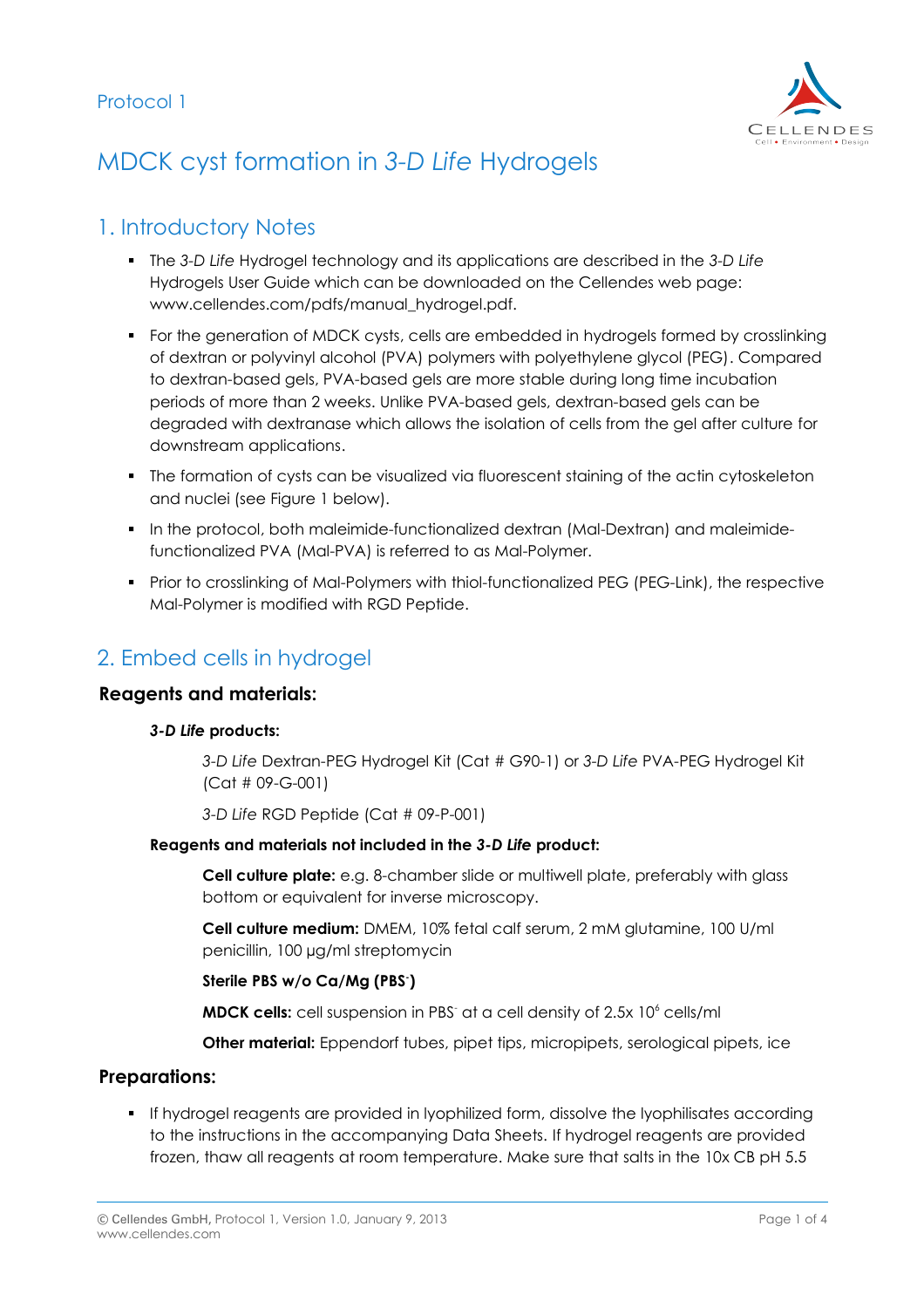are completely dissolved. Do not put 10x CB pH 5.5 on ice: this may cause the salts to crystallize.

• Place Mal-Polymer on ice.

**Note:** Do not expose *3-D Life* thiol-containing reagents (RGD Peptide, Thioglycerol, PEG-Link) to air longer than necessary to avoid oxidation of the thiol-groups. Close cap after each use.

### **Experimental procedure:**

The volumes of gel components for 30 µl gels are listed in Table 1. If several gels with the same composition are generated, a reagent mix (Reagent Mix A) consisting of 10x CB, Water, Mal-Polymer, RGD Peptide and the cell suspension can be prepared in multiples of the indicated volumes (see 3x example in Table 1).

**Note:** We recommend preparing the reagent mix with one excess volume of each component to avoid a potential shortage of reagent mix in case slight inaccuracies in pipetting occur.

*Table 1: Reagent volumes for 30 µl gels crosslinked with 3 mmol/l maleimide- and SH groups, and modified with 0.5 mmol/l RGD Peptide.*

| 3-D Life reagents                                      | Final concentrations<br>in the gel | $1x(\mu I)$ | 3x (µ)   |                 |
|--------------------------------------------------------|------------------------------------|-------------|----------|-----------------|
| 10x CB, pH 5.5                                         | n.a.                               | 2.4         | 7.2      | = Reagent mix A |
| Water                                                  | n.a.                               | 12.8        | 38.4     |                 |
| Mal-Dextran or Mal-PVA<br>(30 mmol/l maleimide groups) | $3.5$ mmol/l<br>maleimide groups   | 3.5         | 10.5     |                 |
| RGD-Peptide<br>(20 mmol/l SH groups)                   | $0.5$ mmol/l<br>SH groups          | 0.8         | 2.4      |                 |
| Cell suspension<br>$(2.5x 106$ cells/ml)               | $1.5x$ 10 <sup>4</sup> cells       | 6.0         | 18.0     |                 |
| PEG-Link<br>(20 mmol/l SH groups)                      | 3 mmol/l<br>SH groups              | 4.5         | $3x$ 4.5 |                 |
| Total                                                  |                                    | 30.0        | 3x30.0   |                 |

**Note:** The volumes of gel components of any gel composition can be easily determined with the online calculator on www.cellendes.com/calculation\_form.php.

All steps below are performed under a sterile hood:

- Combine Water, 10x CB (pH 5.5) and Mal-Polymer in an Eppendorf tube. Mix well.
- Add the RGD Peptide and mix immediately to ensure homogenous modification of the Mal-Polymer with the peptide.
- Incubate sample for 5-10 min at room temperature to allow for the RGD Peptide to attach to the maleimide groups of the polymer.
- Place 4.5 µl of crosslinker (PEG-Link) on the surface of a culture dish.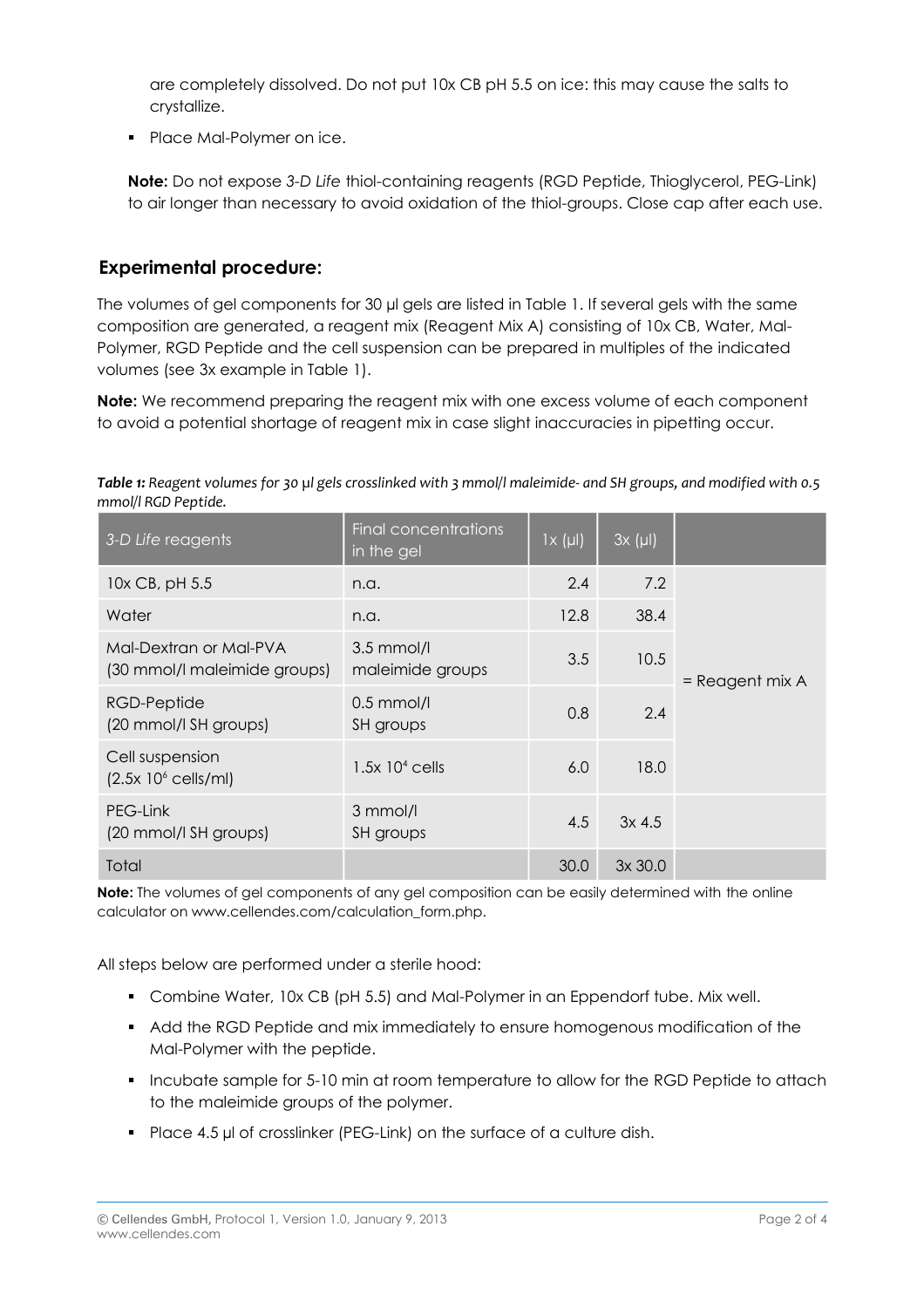- Add cells to the reaction tube containing the peptide-polymer conjugate to complete Reagent mix A.
- In a pipet tip, transfer 25.5 µl of Reagent mix A to the 4.5 µl PEG-Link on the dish and quickly mix both by pipetting up and down three times. Avoid the formation of air bubbles. Leave the mix on the surface of the culture dish. Wait for approximately 3 minutes to let the gel form.

**Note:** Gel formation starts after a few seconds of mixing. Complete mixing step as fast as possible to avoid gel formation in the pipet tip.

- Optional: test gel formation by careful inspection with a pipet tip.
- Once the gel has formed, add cell culture medium until the gel is covered.
- Use lid to cover the culture dish, then place the dish in the incubator.
- Renew the medium after 1 hour.
- Replace medium every 2-3 days.

Instead of the RGD-Peptide, Thioglycerol can be added as described above. In this case the gel does not provide cell attachment sites and can be used as a control to RGD Peptide-modified gels. Cellendes also offers a scrambled version of RGD Peptide for control experiments (*3-D Life* Scrambled Peptide, Cat # 09-P-003).

# 3. Fluorescent staining of the actin cytoskeleton and nuclei

**Reagents and materials** (not included in the *3-D Life* product):

Wash buffer: PBS<sup>-</sup>, PBS<sup>+</sup> (+ Ca/Mg)

**Fixative:** 4% paraformaldehyde (pFA) in PBS<sup>+</sup>

**Detergent:** 0.1%Triton X-100 in PBS -

**Actin staining:** Phalloidin-TRITC (e.g. Sigma #1951); 0.5 mg/ml stock solution in methanol. Final staining concentration: Dilute stock solution 1:200 in PBS- .

**Nuclear staining:** Syto 24 Green (Invitrogen #S7559); 50 µmol/I stock solution in PBS. Final staining concentration: Dilute stock solution 1:300 in PBS.

### **Experimental procedure:**

Perform all steps that include fixative under a fume hood! In all washing and incubation steps use volumes of solutions large enough to completely cover the hydrogels.

- Remove medium and wash gels once with PBS<sup>+</sup>.
- Add fixative. Incubate for 30-60 min at room temperature.
- Remove fixative and wash gels 3x 5 min with PBS.
- Add Detergent and incubate for 10 min.
- Wash gels 3x 5 min with PBS- .
- Add Phalloidin-TRITC and incubate for 1h in the dark.
- Wash gels 3x 5 min with PBS- .